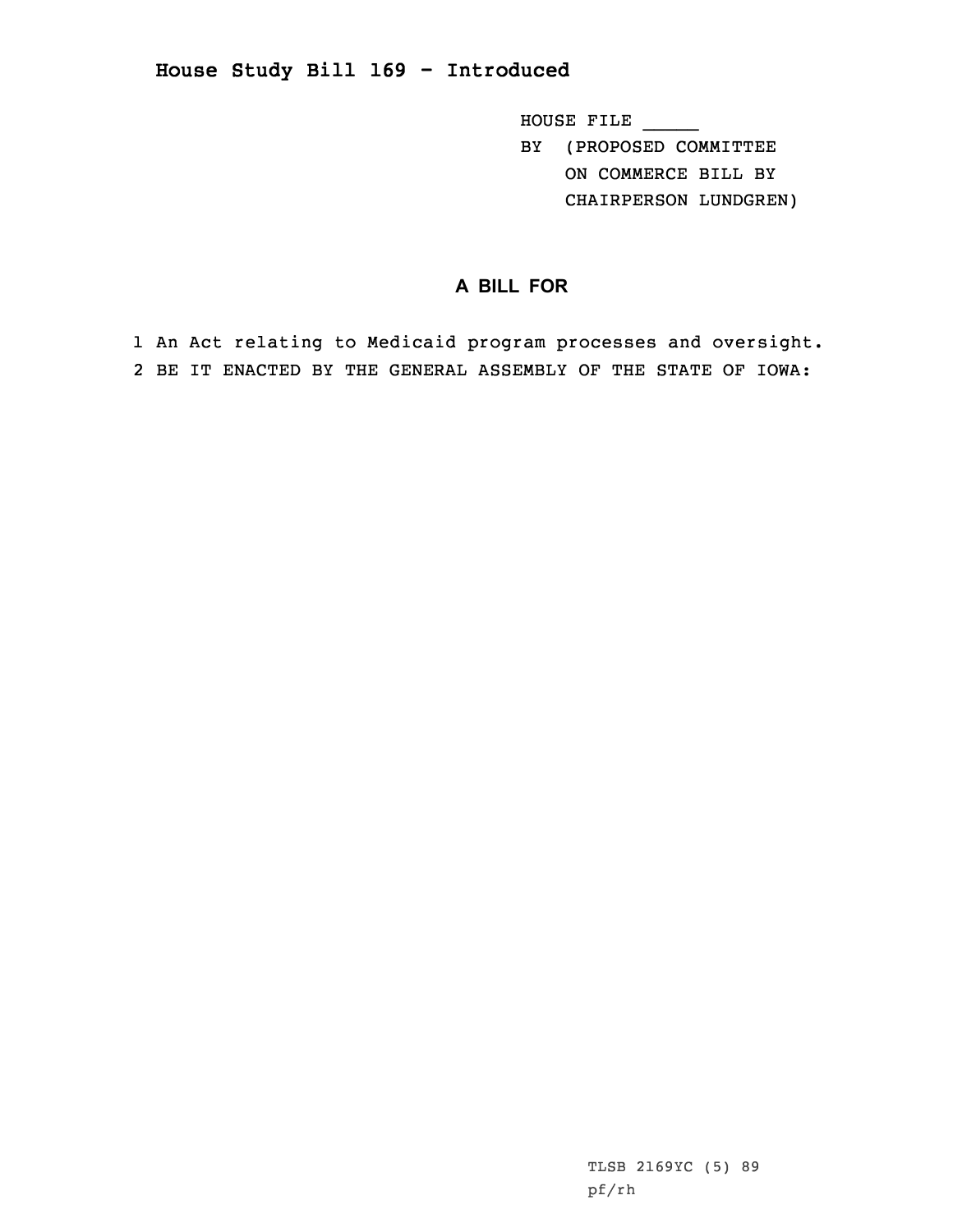1 DIVISION I 2 MEDICAID PROGRAM PROCESSES AND OVERSIGHT Section 1. MEDICAID PROGRAM CLEAN CLAIMS —— PROVIDER RATE CHANGES —— CLAIMS TRACKING. 1. For the purposes of this section, "clean claim" means <sup>a</sup> claim that has no defect or impropriety including any lack of required substantiating documentation or particular circumstance requiring special treatment that prevents timely payment of the claim. "Clean claim" does not include <sup>a</sup> claim from <sup>a</sup> provider that is under investigation for fraud or abuse or <sup>a</sup> claim under review for medical necessity. 12 2. a. The department of human services shall require that Medicaid managed care organizations process and pay participating provider claims for each distinct provider type in accordance with the following: (1) Ninety percent of clean claims shall be accurately paid or denied within fourteen calendar days of receipt by the Medicaid managed care organization. (2) Ninety-five percent of clean claims shall be accurately paid or denied within twenty-one calendar days of receipt by the Medicaid managed care organization. 22 (3) One hundred percent of clean claims shall be accurately paid or denied within thirty calendar days of receipt by the Medicaid managed care organization. b. The date of receipt of the clean claim shall be based on the documented transmission date as reported by the clearinghouse or the Medicaid managed care organization transmission system. 3. <sup>A</sup> Medicaid managed care organization shall have thirty calendar days from receipt of notice from the department of human services of <sup>a</sup> change in <sup>a</sup> provider rate to accurately input the new rate into the Medicaid managed care organization's payment system and to reprocess and pay any affected claims. 4. <sup>A</sup> Medicaid managed care organization shall provide the

 $-1-$ 

LSB 2169YC (5) 89 pf/rh 1/4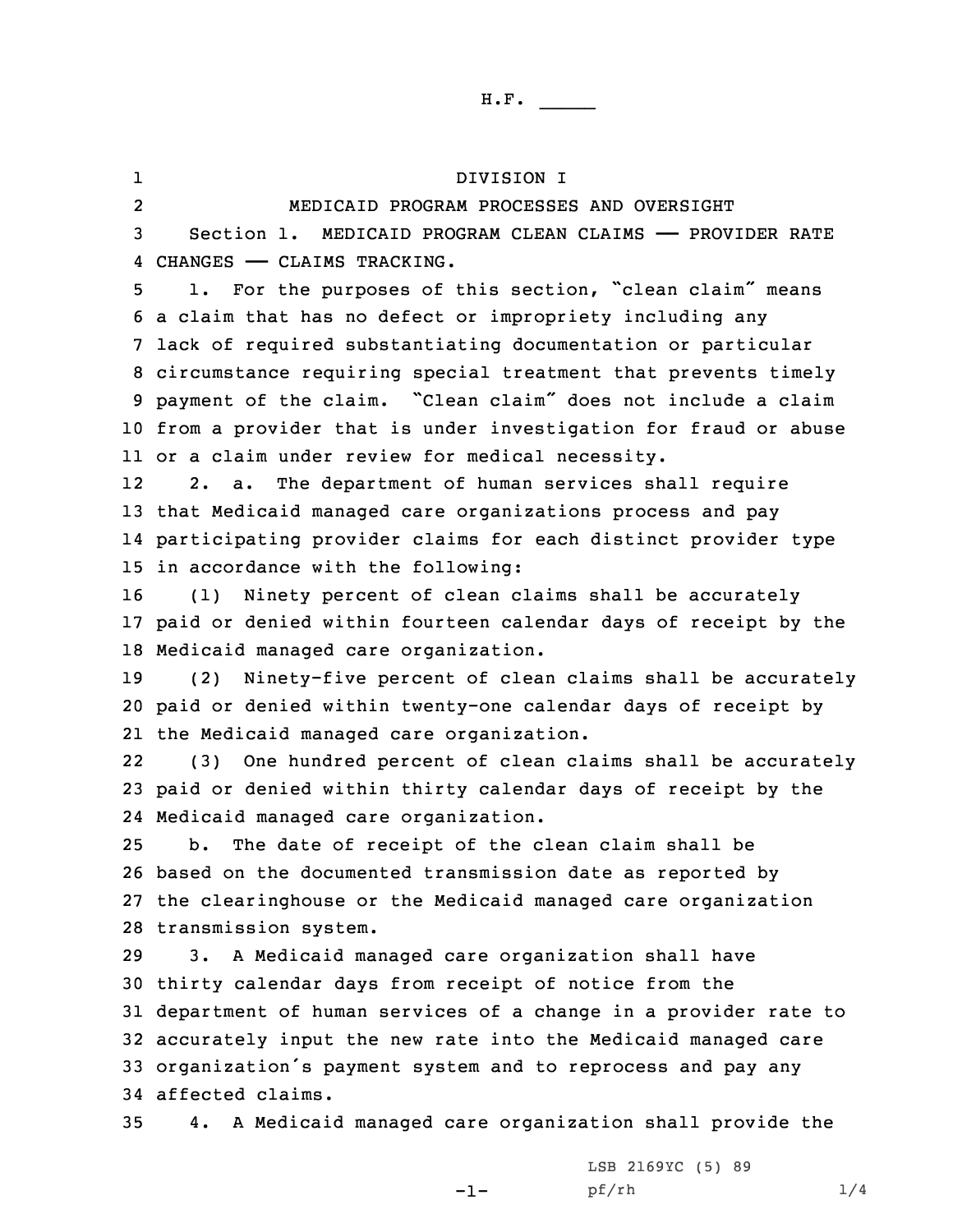Medicaid managed care organization's participating providers with the functionality to submit and track all claims, claim disputes, claim reconsiderations, and appeals on the Medicaid managed care organization's internet site to facilitate participation in an open and shared participating provider 6 record.

## 7 DIVISION II

8 MEDICAID PROVIDER CREDENTIALING

 Sec. 2. MEDICAID PROGRAM —— USE OF UNIFORM AUTHORIZATION CRITERIA AND SINGLE CREDENTIALING VERIFICATION ORGANIZATION. 11 1. The department of human services shall utilize <sup>a</sup> request for proposals process to procure the services of <sup>a</sup> single credentialing verification organization to be utilized by the state in credentialing and recredentialing providers for both the Medicaid managed care and fee-for-service payment and delivery systems.

 2. The department shall contractually require all Medicaid managed care organizations to accept verified information from the single credentialing verification organization procured by the state, and to approve as <sup>a</sup> participating provider any provider approved and enrolled by the department as an Iowa Medicaid provider utilizing the credentialing verification 23 system.

24 3. The department shall contractually prohibit all Medicaid managed care organizations from requiring additional credentialing information from <sup>a</sup> provider approved and enrolled by the department as an Iowa Medicaid provider in order to be <sup>a</sup> participating provider in the Medicaid managed care organization's provider network.

## 30 EXPLANATION

31 **The inclusion of this explanation does not constitute agreement with** <sup>32</sup> **the explanation's substance by the members of the general assembly.**

33 This bill relates to Medicaid program processes and 34 oversight.

35 Division <sup>I</sup> of the bill relates to Medicaid program clean

 $-2-$ 

LSB 2169YC (5) 89 pf/rh 2/4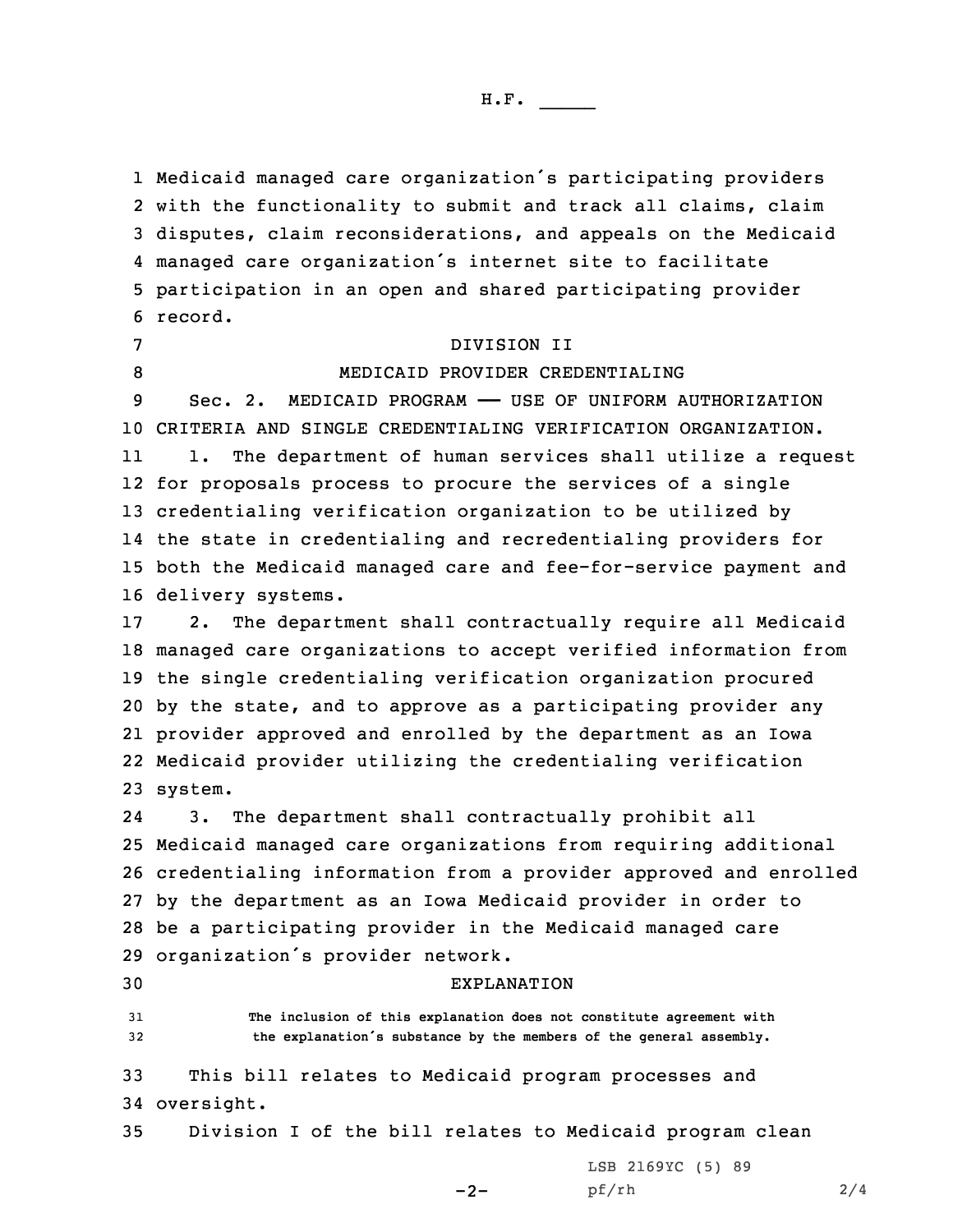claims, provider rate changes, and claims tracking. The division defines "clean claim" for the purposes of the division. The bill directs the department of human services (DHS) to require that <sup>a</sup> Medicaid managed care organization (MCO) process and pay participating provider claims for each distinct provider type in accordance with the following: 90 percent of clean claims shall be accurately paid or denied within 14 calendar days, 95 percent of clean claims shall be accurately paid or denied within 21 calendar days, and 100 percent of clean claims shall be accurately paid or denied within 30 calendar days, of receipt by the MCO. The date of receipt of the clean claim shall be based on the documented transmission date as reported by the clearinghouse or the MCO transmission system.

 Division <sup>I</sup> provides that an MCO shall have 30 calendar days from receipt of notice from DHS of <sup>a</sup> change in <sup>a</sup> provider rate to accurately input the new rate into the MCO's payment system and to reprocess and pay any affected claims.

 Division <sup>I</sup> requires an MCO to provide the MCO's participating providers with the functionality to submit and track all claims, claim disputes, claim reconsiderations, and appeals on the MCO's internet site to facilitate participation in an open and shared participating provider record.

24 Division II of the bill relates to the use of uniform authorization criteria and <sup>a</sup> single credentialing verification organization by the Medicaid program. The division requires DHS to utilize <sup>a</sup> request for proposals process to procure the services of <sup>a</sup> single credentialing verification organization to be utilized by the state in credentialing and recredentialing providers for both the Medicaid managed care and fee-for-service payment and delivery systems. DHS shall contractually require all MCOs to accept verified information from the single credentialing verification organization procured by the state, and to approve as <sup>a</sup> participating provider any provider approved and enrolled by the department

 $-3-$ 

LSB 2169YC (5) 89 pf/rh 3/4